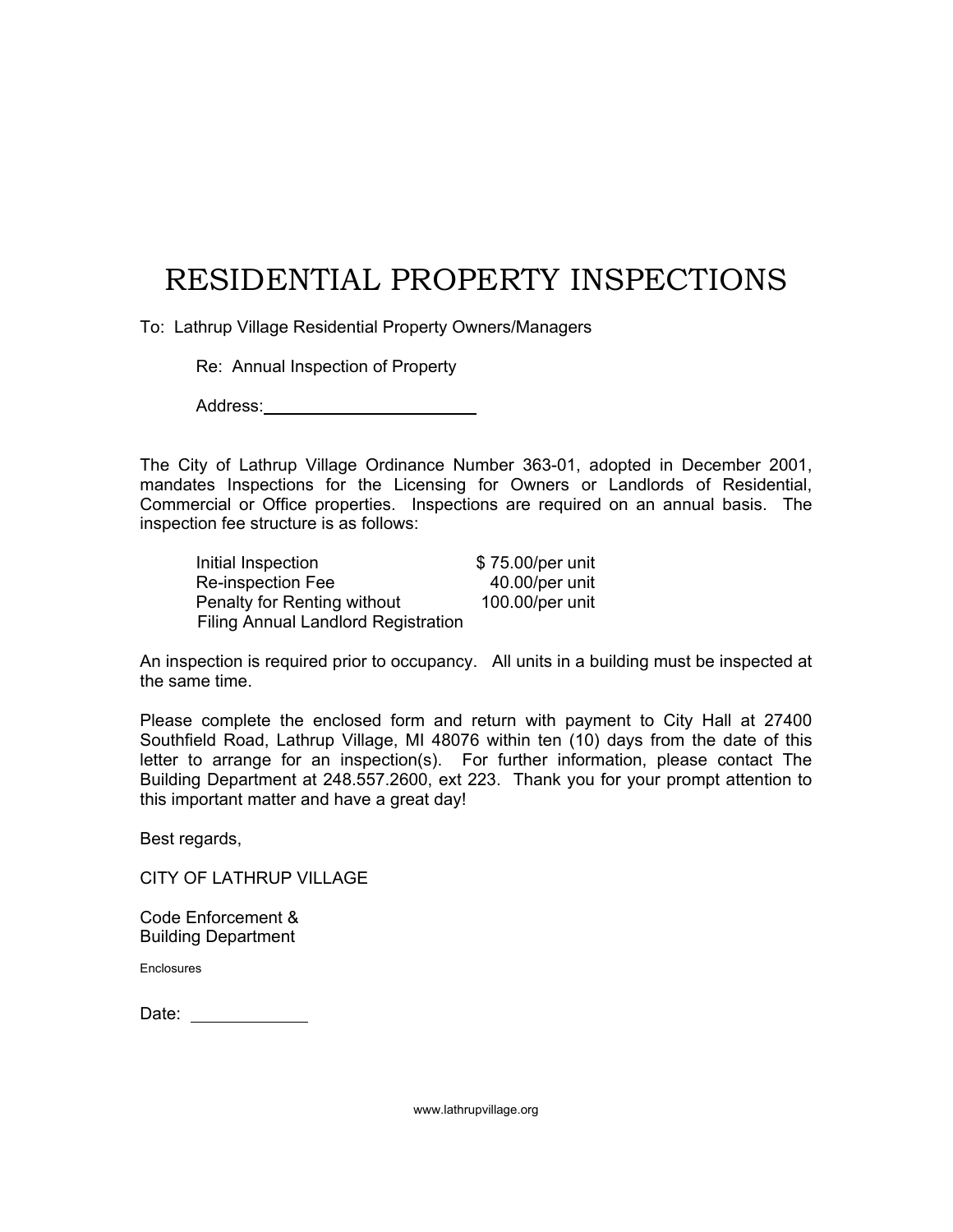Lathrup Village, MI 48076 (248) 557-2600 City of Lathrup Village 27400 Southfield Rd.



Registration Number# Date Total Units Owned Registration Fee

| the contract of the contract of the contract of the contract of the contract of |  |  |
|---------------------------------------------------------------------------------|--|--|
|                                                                                 |  |  |
|                                                                                 |  |  |
|                                                                                 |  |  |

# Residential Rental Registration

| <b>Rental Property Address:</b> |                   | Parcel#          |         |             |
|---------------------------------|-------------------|------------------|---------|-------------|
| <b>Landlord Name</b>            | <b>Birth Date</b> | Driver License # |         |             |
| <b>Home Address</b>             |                   |                  | Phone#  |             |
| <b>Business Address</b>         |                   |                  | Phone # |             |
| <b>Tenant Name:</b>             | Tenant Phone:     |                  |         | Work Phone: |

Check here if someone other than the applicant is responsible for maintenance. If applicable attach Name, Address and Telephone separately

Check here if the applicant is not the owner of the property. If owner(s) is a partnership or corporation, attach a list of officers separately

I/We understand that application for Landlord Registration must be made annually, per the following: 1) Properties east of Southfield Road and south of Eleven Mile Road on or before April 1st each year 2) Properties west of Southfield Road and north of Eleven Mile Road on or before October 1st each year. Each unit will be inspected once every 18 months. A Certificate of Registration/Occupancy for each unit will be issued following compliance with the Code of Ordinance. An inspection will also take place with a completer change in occupancy or re-letting of any unit takes place.

I/We further agree to inform the Building Department/Landlord Inspection of any changes in complete occupancy, re-letting or acquisition or disposal of rental/leasing unit.

I/We further agree to give consent to the Building Inspector to enter any of the listed premises at reasonable times to inspect the premises and that all statement are true and complete as set forth in the City Code of Ordinance pertaining to my property as a landlord.

> Date: Signature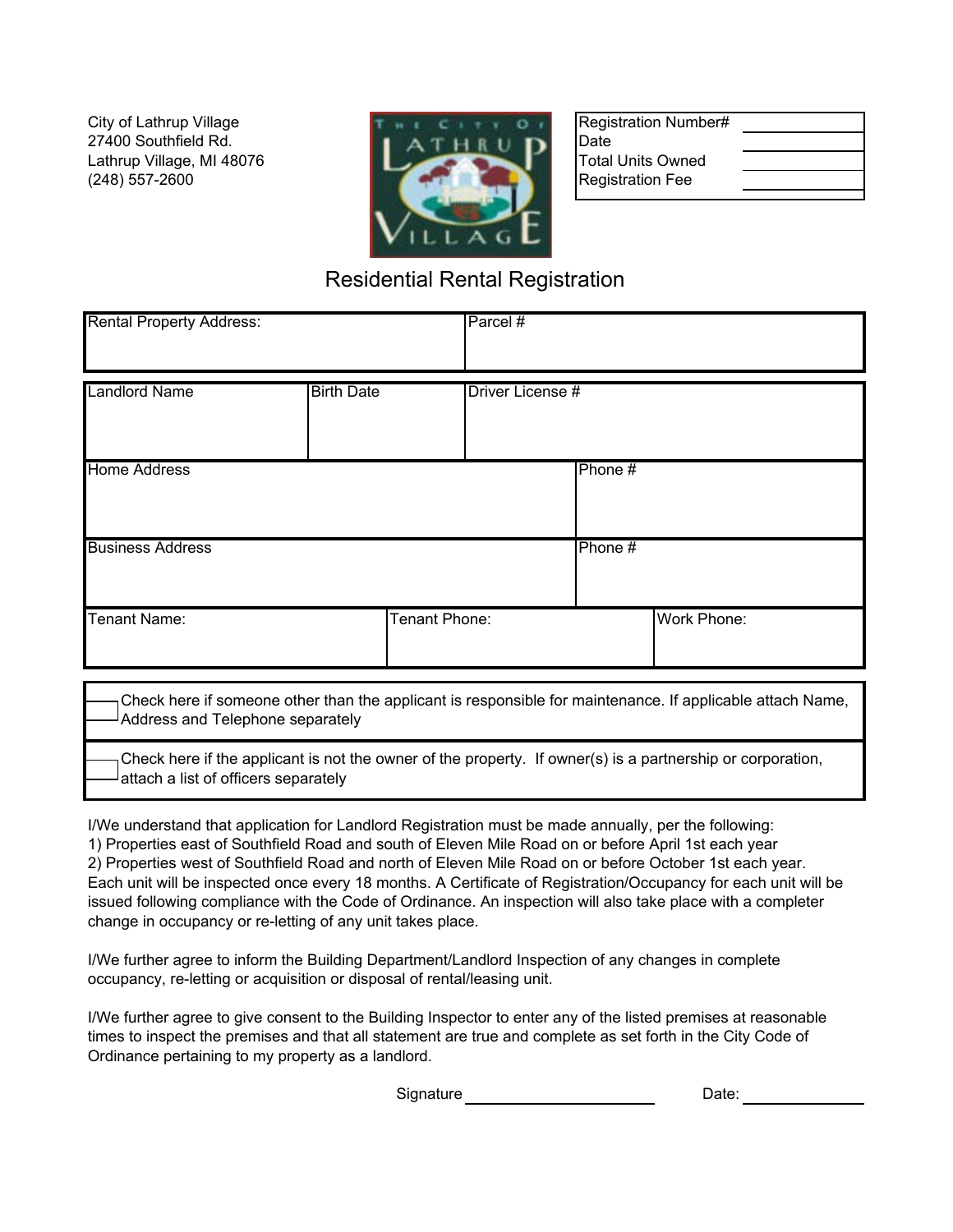## **Chapter 18 BUSINESSES ARTICLE IV. LANDLORDS AND TENANTS**

## **Sec. 18-180. Preamble.**

The city council finds that properties which are rented, as opposed to those which are owner-occupied, have a greater tendency to fall into disrepair and need maintenance either because of landlord negligence or tenant negligence and/or destruction; further pose a danger to the health, welfare and safety of the community. As a consequence and in order to prevent those conditions from occurring, the city determines it necessary to provide for regulation of these properties through mandatory registration, inspection and licensing, in order to insure proper maintenance and to prevent deterioration.

(Ord. No. 363-01, pt. I, 12-3-2001)

# **Sec. 18-181. Definitions.**

For the purpose of this article, the words set forth in each section shall have the following meanings:

*Enforcing officer* or *enforcing agent* means the Lathrup Village building official. *Landlord* means the owner or lessor of the rental unit or property of which the rental unit is a part and in addition means a person authorized to exercise any aspect of the management of the premises.

*Leasing* or *renting* means providing property to a person or entity for any period of time in exchange for monetary remuneration or other benefit.

*Rental unit or premises* means a structure or part of a structure used as a home, residence, or sleeping unit by a person(s), or other grounds, or other facilities or area promised for the use of a residential tenant and includes, but without limitation apartment units, boarding houses, rooming houses, mobile homes, and single and two-family dwellings. It also includes office and commercial structures used for office or commercial purposes.

*Tenant* or *occupant* means a person who occupies a rental unit or property for residential purposes with the landlord's consent for an agreed upon consideration.

(Ord. No. 363-01, pt. I, 12-3-2001)

# **Sec. 18-182. Compliance with article; owner; occupant.**

(a) The owner of premises regulated by this article shall comply with all applicable provisions hereof.

(b) The occupant of premises regulated by this article shall comply with the provisions hereof specifically applicable to him or her.

(Ord. No. 363-01, pt. I, 12-3-2001)

# **Sec. 18-183. Registration and fee schedule.**

(a) Each rental unit, as categorized in the fee schedule set out below, shall be registered with the city clerk, or designated agent, on an annual basis prior to any premises or part thereof being offered for occupancy, and shall not be occupied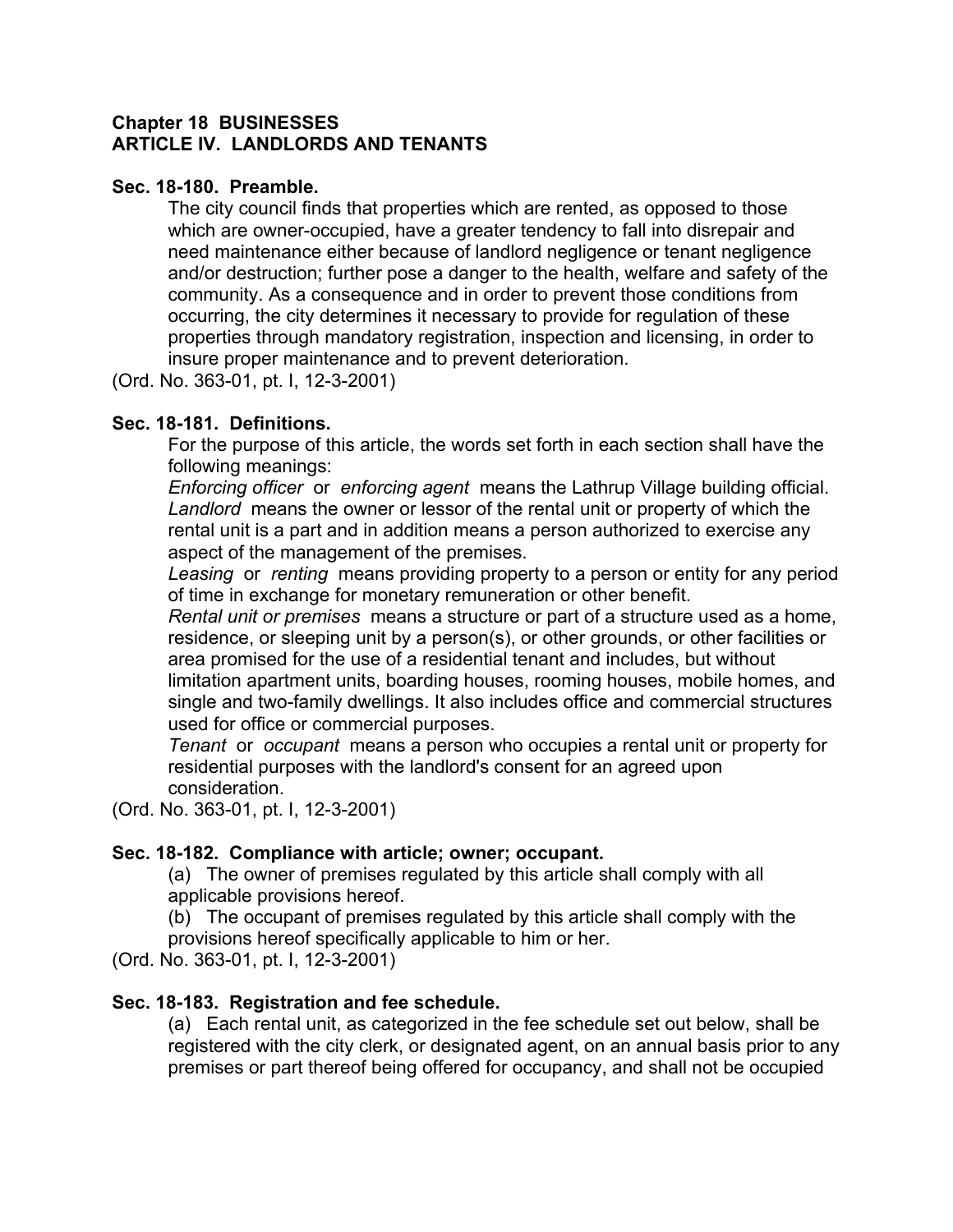without acquiring a landlord license in accordance with the requirements of this article.

(b) A registration year shall be deemed to be 365 days from the date of issuance.

(c) The annual registration fee schedule shall be established by city council resolution in the following categories:

(1) Single-family dwelling;

(2) Two-family dwelling;

(3) Multiple-family dwellings, apartment, etc. containing three to ten units;

(4) Multiple-family dwellings, apartments etc. containing eleven to fifty units;

(5) Multiple-family dwellings, apartments, etc. containing in excess of 50 units;

(6) Commercial and office structures;

(7) Penalty fee for renting without license;

(8) Inspection trip charge (in excess of three trips in a single registration period).

(9) Late registration fee.

(10) Conditional license fee.

(d) Rental unit registration is construed to be an application for a rental license, and an admission of fact by the applicant that the applicant is conducting a rental unit operation as defined by this article. It shall be the duty of all landlords to apply for the rental license required by this article and obtain all necessary inspections, repairs, approvals required and/or necessary to obtain the license. A registration and/or fee, once tendered, may not be refunded or transferred. (e) Rental units must be currently registered during all periods of occupancy. All unpaid registration and inspection fees shall be specially assessed against the

property as provided by City Charter.

(f) Rental units shall not be occupied unless and until a license has been issued by the city clerk. A license shall only be issued upon inspection of the premises

by the enforcing agency and compliance with the provisions of this article, except as provided in section 18-189.

(Ord. No. 363-01, pt. I, 12-3-2001)

# **Sec. 18-184. Rental licenses.**

(a) All rental units must be licensed during any period of occupancy. Rental licenses are not transferable between landlords or rental units.

(b) The following approvals must be obtained by the landlord in order to obtain a rental license:

(1) The building official shall determine that the rental unit under application has been inspected and approved within the past 18 months as in compliance with the various codes appropriate to property maintenance and construction trades, as codified in chapter 14 of the Lathrup Village Municipal Code, and, that the mechanical system has been checked and certified by a licensed mechanical contractor that the system is in safe and proper working order according to the applicable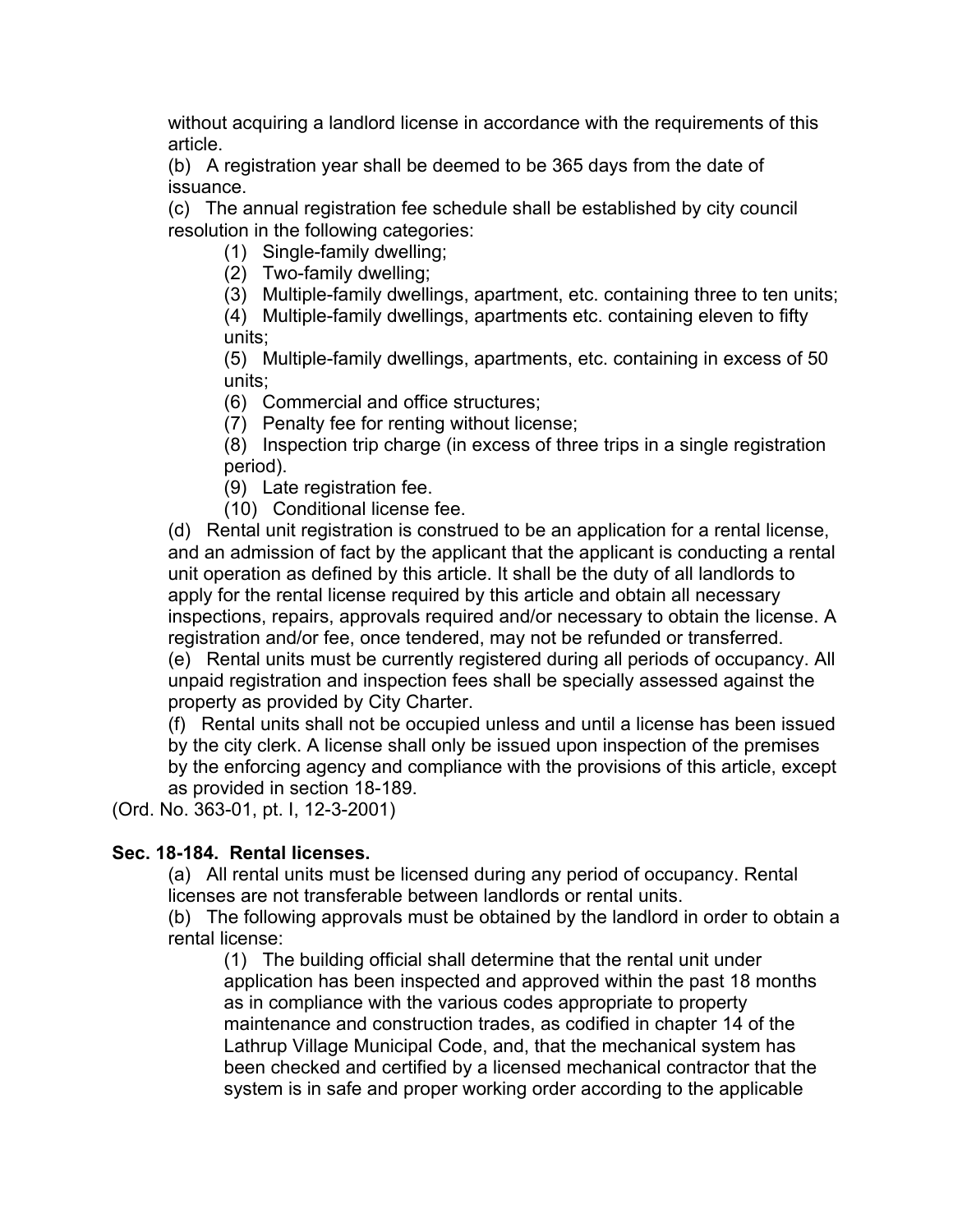code. A building approval that has been issued within the past eighteen months does not restrict the official from requiring additional inspections as permitted by the chapter 14 codes, or when there is a complaint or other probable cause to suspect that a violation or violations of any code or section of this article may exist.

(2) A building official shall determine whether the structure(s) and uses comply with, or are exempt from, the city zoning requirements. All rental units shall comply with the city zoning ordinance or obtain a determination of lawful nonconformity from the building official or zoning board of appeals, as provided for in the zoning ordinance.

(3) Fire marshall approval shall be required for commercial structures and those residential uses regulated by the National Fire Prevention Code.

(4) Water department approval shall be required, certifying that the water account for the structure is not delinquent.

(5) City treasurer approval shall be required, certifying that the property taxes for the parcel in question are not delinquent.

(c) Upon a finding of compliance with the provisions hereof and payment of the required fees a license shall be issued.

(d) At any time, that a finding is made by the enforcing agency that a condition exists which would constitute a hazard to health or safety, No license shall be issued and a license issued shall be suspended and an order to comply with this article shall be issued immediately and served upon the owner in accordance with section 18-196. On reinspection and proof of compliance, the order shall be rescinded and a license issued or reinstated.

(Ord. No. 363-01, pt. I, 12-3-2001)

# **Sec. 18-185. Vacation of premises while license withheld; issuance on condition; suspension of rent; escrow; actions for rent and possession.**

(a) When a license has been withheld, or suspended pending compliance, or revoked no premises which have not been occupied shall be so occupied and those premises which have been or are occupied may be ordered vacated until reinspection and proof of compliance, in the discretion of the enforcing agency. (b) A license may be issued on condition that the premises remain in safe, healthful and fit condition for occupancy. If upon reinspection the enforcing agency determines that conditions exist which constitute a hazard to health or safety, the license shall be immediately suspended and the premises may be vacated as provided in subsection (a).

(c) The duty to pay rent in accordance with the terms of any lease or agreement, or under the provisions of any statute shall be suspended and the suspended rentals shall be paid into an escrow account as provided in subsection (d), during that period when the premises have not been issued a license, or when such license, once issued, has been suspended or revoked. This subsection does not apply when a license has been suspended until the owner has had a reasonable time, not to exceed 30 days, after notice of violations to make application for a temporary certificate, as provided in section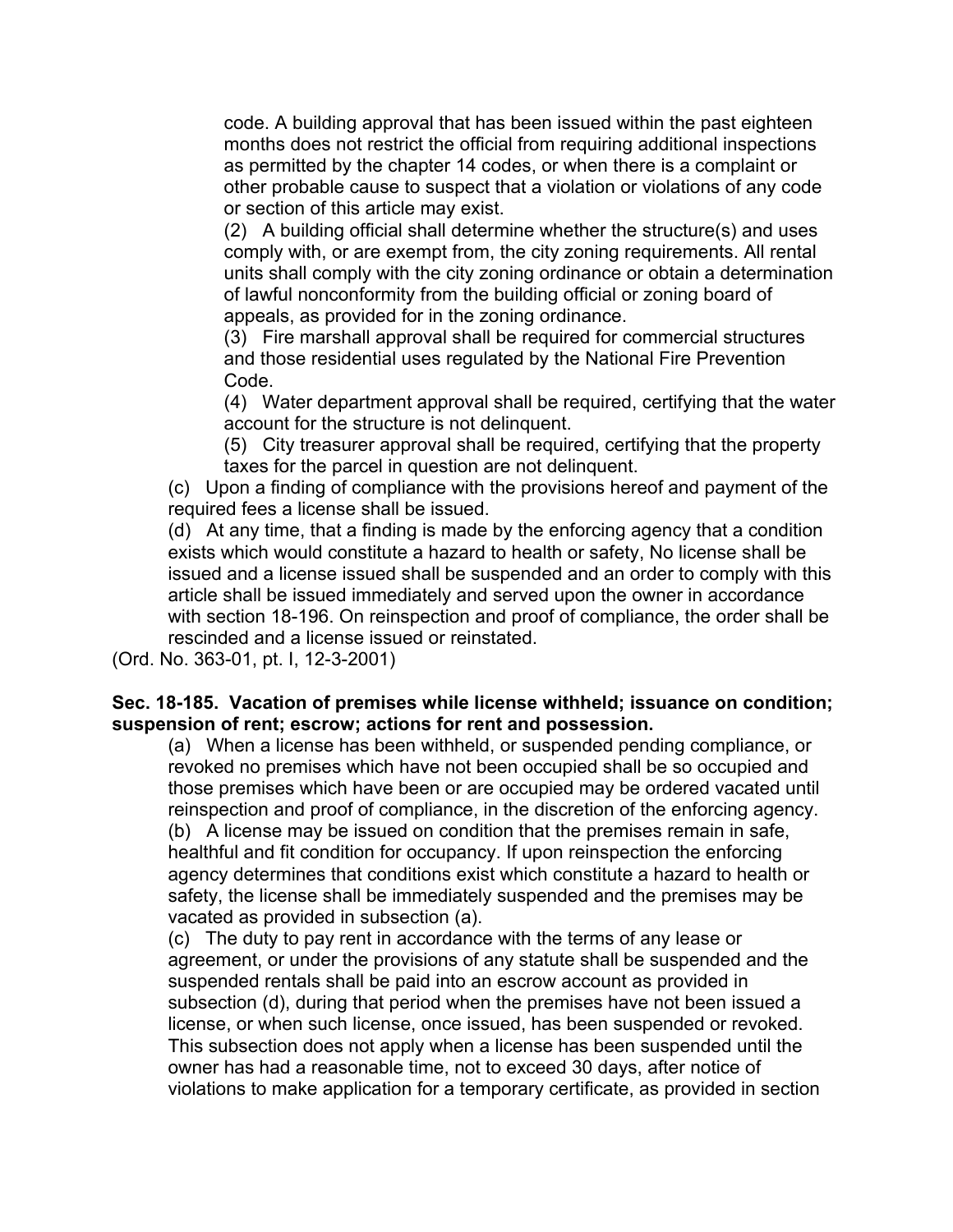18-189. Nor does this subsection apply where the owner establishes that the conditions which constitute a hazard to health or safety were caused by the occupant or occupants. The rent, once suspended, shall again become due in accordance with the terms of the lease or agreement or statute from and after the time of reinstatement of the license, or where a temporary license has been issued, as provided in section 18-189.

(d) Rents due for the period during which rent is suspended shall be paid into an escrow account established by the enforcing officer or agency, to be paid thereafter to the landlord or any other party authorized to make repairs, to defray the cost of correcting the violations. The enforcing agency shall return any unexpended part of sums paid under this section, attributable to the unexpired portion of the rental period, where the occupant terminates his tenancy or right to occupy prior to the undertaking to repair.

(e) When the license has been suspended, or has not been issued, and the rents thereafter withheld are not paid into the escrow account, actions for rent and for possession of the premises for nonpayment of rent may be maintained, subject to such defenses as the tenant or occupant may have upon the lease or contract.

(Ord. No. 363-01, pt. I, 12-3-2001)

# **Sec. 18-186. Right of inspection.**

(a) City inspectors are duly authorized to inspect properties in conjunction with this article. Inspectors shall not be harassed, stalked, threatened, hindered, assaulted or otherwise interfered within the performance of their duties. In the event that an inspection request is refused, the inspector or code officer is authorized to seek an administrative search warrant through a court of competent jurisdiction.

(b) In the event of an emergency no warrant shall be required.

(Ord. No. 363-01, pt. I, 12-3-2001)

# **Sec. 18-187. Liability**.

The issuance of approvals and a license does not grant a warranty, express or implied, as to the health, safety and welfare of life and property in conjunction with the property. The city and its agents shall not be held liable for any damages in conjunction with inspections, approvals or licensing acts that are conducted in good faith or in the lawful discharge of duties in conjunction with this article.

(Ord. No. 363-01, pt. I, 12-3-2001)

# **Sec. 18-188. Cleanliness of dwellings.**

Every dwelling and every part thereof shall be kept clean and shall also be kept free from the accumulation of dirt, filth, rubbish, garbage, or other matter in or on the same, or in the yards, connected therewith; The owner shall be responsible for complying with the provisions of this section except that the tenants shall be responsible for the cleanliness of those parts of the premises and yard that they occupy and control.

(Ord. No. 363-01, pt. I, 12-3-2001)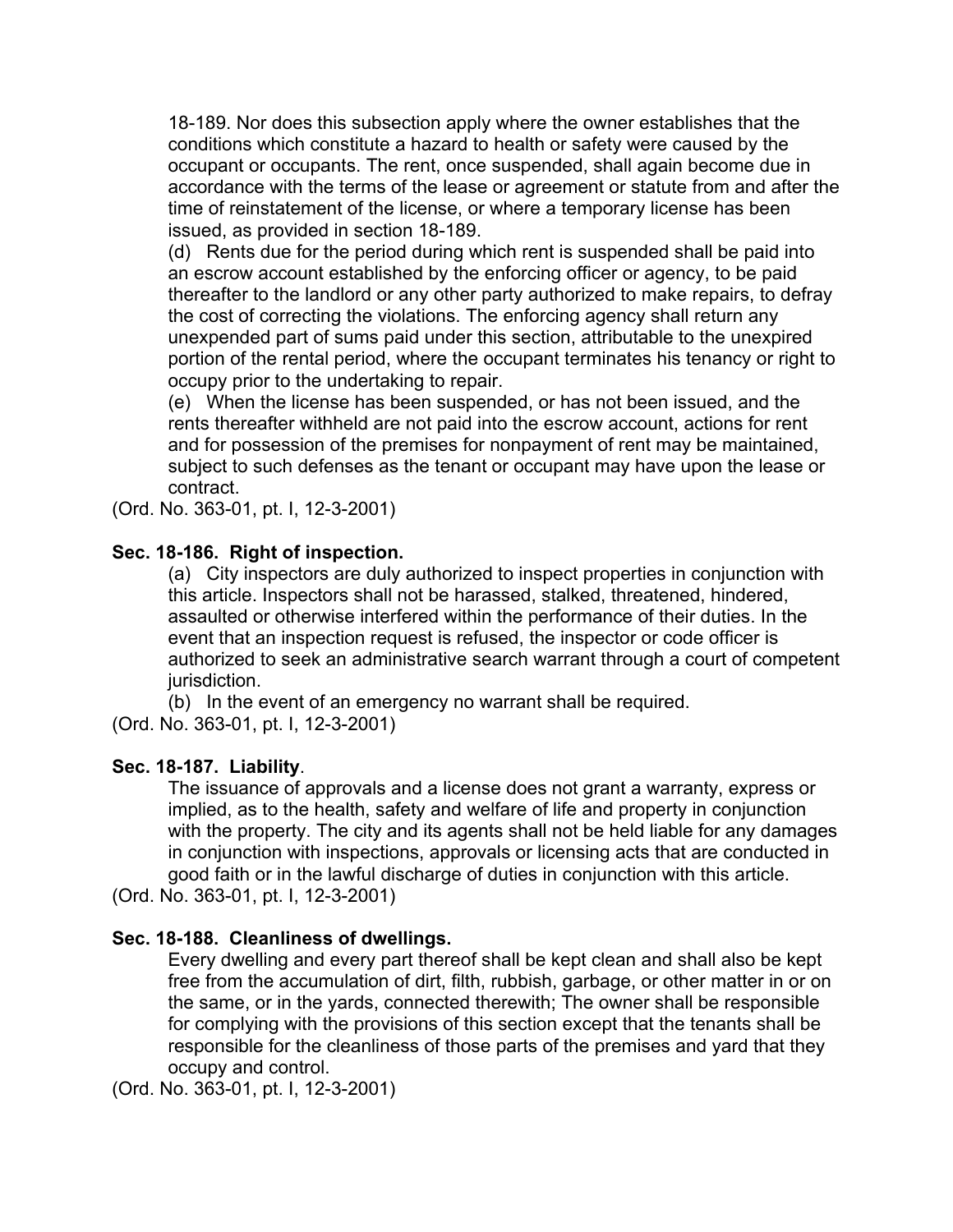# **Sec. 18-189. Conditional licenses.**

(a) A conditional license, not to exceed 120 days, may be authorized by the enforcing officer under the following conditions:

(1) Application is made by the owner for a conditional license;

(2) No violations are in existence which would preclude habitation or threaten the health, safety or welfare of the occupants or community, or, create nuisance conditions;

(3) Conditions set forth by any approving agent or agency are set forth in writing on the conditional license. The duration of the conditional license, not to exceed 120 days, shall be established by the enforcing officer and be set forth in writing on the license;

(4) A cash bond, in the amount of \$500.00, must be posted to guarantee compliance with the conditions, including deadlines, of the conditional license;

(5) The water account has no delinquent balances;

(6) The applicant has not defaulted on previously issued conditional licenses and/or no conditional license for the property in question has been previously defaulted upon.

(7) Payment of a non-refundable conditional license fee in an amount established by resolution of city council.

(b) Conditional licenses shall be revoked when there is noncompliance with any condition stated therein, fraud or misrepresentation by the applicant, violations of city codes or ordinances, or for other just cause. Revocation or expiration of a conditional license without compliance on the conditions stated therein shall result in the forfeiture of the aforementioned bond.

(Ord. No. 363-01, pt. I, 12-3-2001)

# **Sec. 18-190. Code compliance.**

All rental units must comply with the applicable portions of the Lathrup Village Municipal Code. The standard for maintenance shall be the BOCA Property Maintenance Code, as amended or a state approved successor code; however, all other codes not in conflict shall also apply. A violation of an applicable code is cause for denial, suspension or revocation of a rental license.

(Ord. No. 363-01, pt. I, 12-3-2001)

# **Sec. 18-191. Inspection; policy; records; checklist of reoccurring violations.**

(a) It is the policy of this city that the inspection procedures are established in the public interest, to secure the health and safety of the occupants of dwellings and of the general public.

(b) The enforcing agency shall keep a record of all inspections.

(c) The enforcing agency shall make available to the general public a checklist of commonly reoccurring violations for use in examining premises offered for occupancy.

(Ord. No. 363-01, pt. I, 12-3-2001)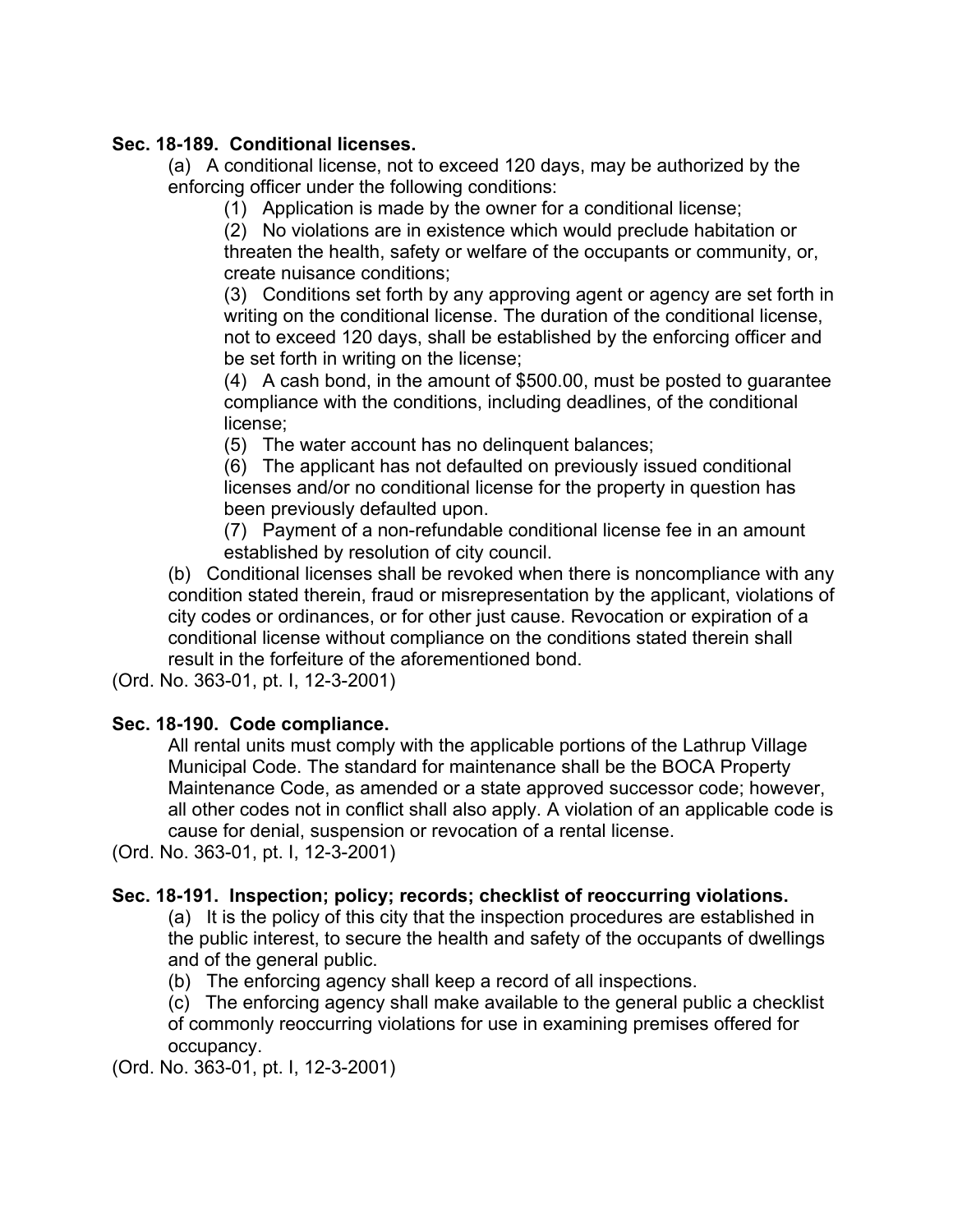# **Sec. 18-192. Violations; recording in registry; notice; order to correct, reasonable time; reinspection.**

(a) If, upon inspection, the premises or any part thereof are found to be in violation of any provision of this article, the violation shall be recorded by the enforcing agency in the registry of owners and premises.

(b) The owner, and in the discretion of the enforcing agency the occupant, shall be notified in writing of the existence of the violation. The notice shall state the date of the inspection, the name of the inspector, the nature of the violation and the time within which the correction shall be completed.

(c) A violation which is determined by the inspector to constitute a hazard to the health or safety of the occupants, under circumstances where the premises cannot be vacated, shall be ordered corrected within the shortest reasonable time and notice of having begun compliance shall be given the enforcing agency by the owner within three days. All other violations shall be corrected within a reasonable time as determined by the enforcing agency.

(d) The enforcing agency shall reinspect after such reasonable time for the purpose of ascertaining whether the violations have been corrected.

(Ord. No. 363-01, pt. I, 12-3-2001)

# **Sec. 18-193. Action to enforce provisions of act; injunction; parties; temporary relief; service of complaint and summons; order; removal of building; expenses of repair or removal**

(a) If the owner or occupant fails to comply with the order contained in the notice of violation, the enforcing agency may bring an action to enforce the provisions of this act and to abate or enjoin the violation.

(b) An owner or occupant of the premises upon which any violation exists may bring an action to enforce the provisions of this article in his own name. Upon application by the enforcing agency, or upon motion of the party filing the complaint, the local enforcing agency may be substituted for, or joined with, the complainant in the discretion of the court.

(c) When the violation is uncorrected and creates an imminent danger to the health and safety of the occupants of the premises, or if there are not any occupants and the violation creates an imminent danger to the health and safety of the public, the enforcing agency shall file a motion for a preliminary injunction or other temporary relief appropriate to remove the danger during the pendency of the action.

(d) Owners and lienholders of record, or those who are found by the complainant upon the exercise of reasonable diligence shall be served with a copy of the complaint and a summons. The complainant shall also file a notice of pendency of the action in the office of the Oakland County Register of Deeds. (e) The court, having obtained jurisdiction, shall make such orders and determinations as are consistent with the objectives of this article. The court may enjoin the maintenance of any unsafe, unhealthy, or unsanitary condition, or any violations of this article, and may order the defendant to make repairs or corrections necessary to abate the conditions. The court may authorize the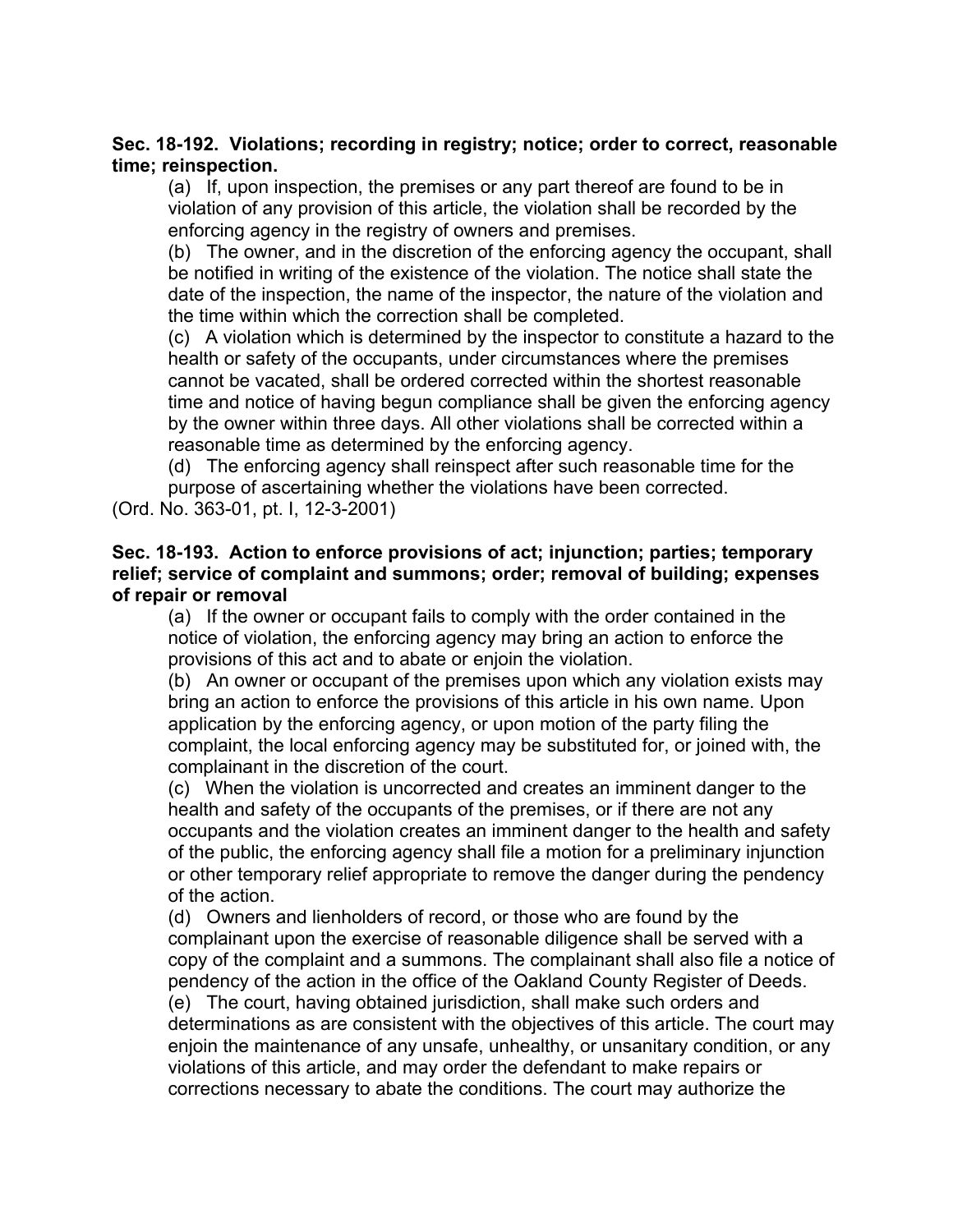enforcing agency to make repairs or to remove the structure. When an occupant is not the cause of any unsafe, unhealthy, or unsanitary condition, or any violation of this article, and is the complainant, the court may authorize the occupant to correct the violation and deduct the cost thereof from the rent upon such terms as the court determines to be just. Whenever the court shall find that the occupant is the cause of any unsafe, unhealthy, or unsanitary condition, or any violation of this act, then the court may authorize the owner to correct the violation and assess the cost thereof against the occupant or his security deposit. (f) No building shall be removed, pursuant to this article, unless the cost of repair of the building will be greater than the state equalized value of the building. (g) When the expenses of repair or removal are not otherwise provided for, the court may enter an order approving the expenses and providing that there shall be a lien on the real property for the payment thereof. The order may establish the priority of the lien and may provide that it shall be a lien senior to all other liens, except taxes and assessments; except that a mortgage of record having a recording date prior to all other liens of record shall retain its first priority if, at the time of recording of that mortgage or at any time subsequent thereto, a certificate of compliance as provided for in this article is in effect on the subject property, the order may also specify the time and manners for foreclosure of the lien if not satisfied. A true copy of the order shall be filed in the office of the Oakland County Register of Deeds within ten days after entry thereof in order to perfect the lien granted in the order.

(h) This section does not preempt, preclude or interfere with the authority of the city to pursue enforcement or order demolition of any building or structure declared to be a nuisance per se pursuant to chapter 14, article VIII.

(Ord. No. 363-01, pt. I, 12-3-2001)

#### **Sec. 18-194. Denial, suspension and revocation--Appeal.**

(a) The enforcing officer may deny, suspend or revoke a rental license for just cause. Notice of the action must be sent to the landlord by first class mail advising of the adverse action. Landlords may appeal such actions in the following manner:

(1) All code violations may appealed to the city council, as enumerated in the respective code, but not later than 21 days after the violation is issued;

(2) All zoning violations may be appealed to the zoning board of appeals

as enumerated in the zoning ordinance.

(Ord. No. 363-01, pt. I, 12-3-2001)

#### **Sec. 18-195. Limits on remedy.**

It is the duty of the landlord to annually acquire a landlord license in order to be designated a landlord with the city and be entitled to rents and/or to evict tenants and/or occupants residing or located on the premises, except as otherwise provided in section 18-185.

(Ord. No. 363-01, pt. I, 12-3-2001)